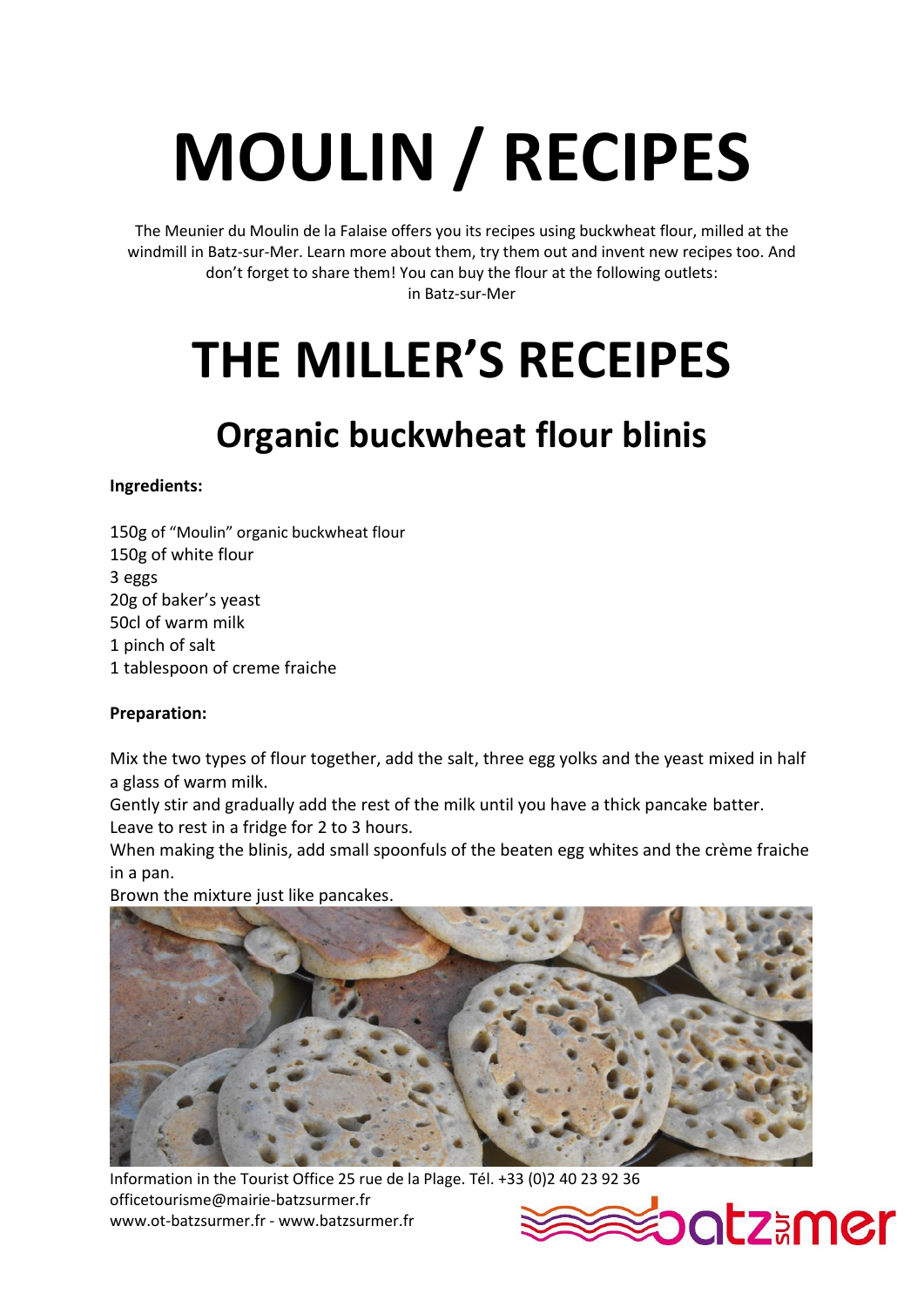### **Buckwheat cake**

#### **Mix together:**

150g of "Moulin" organic buckwheat flour 1 egg 1 sachet of dried yeast 2 full fat yoghurts 100g of melted butter Bake in the oven at 180°C for 30 minutes.



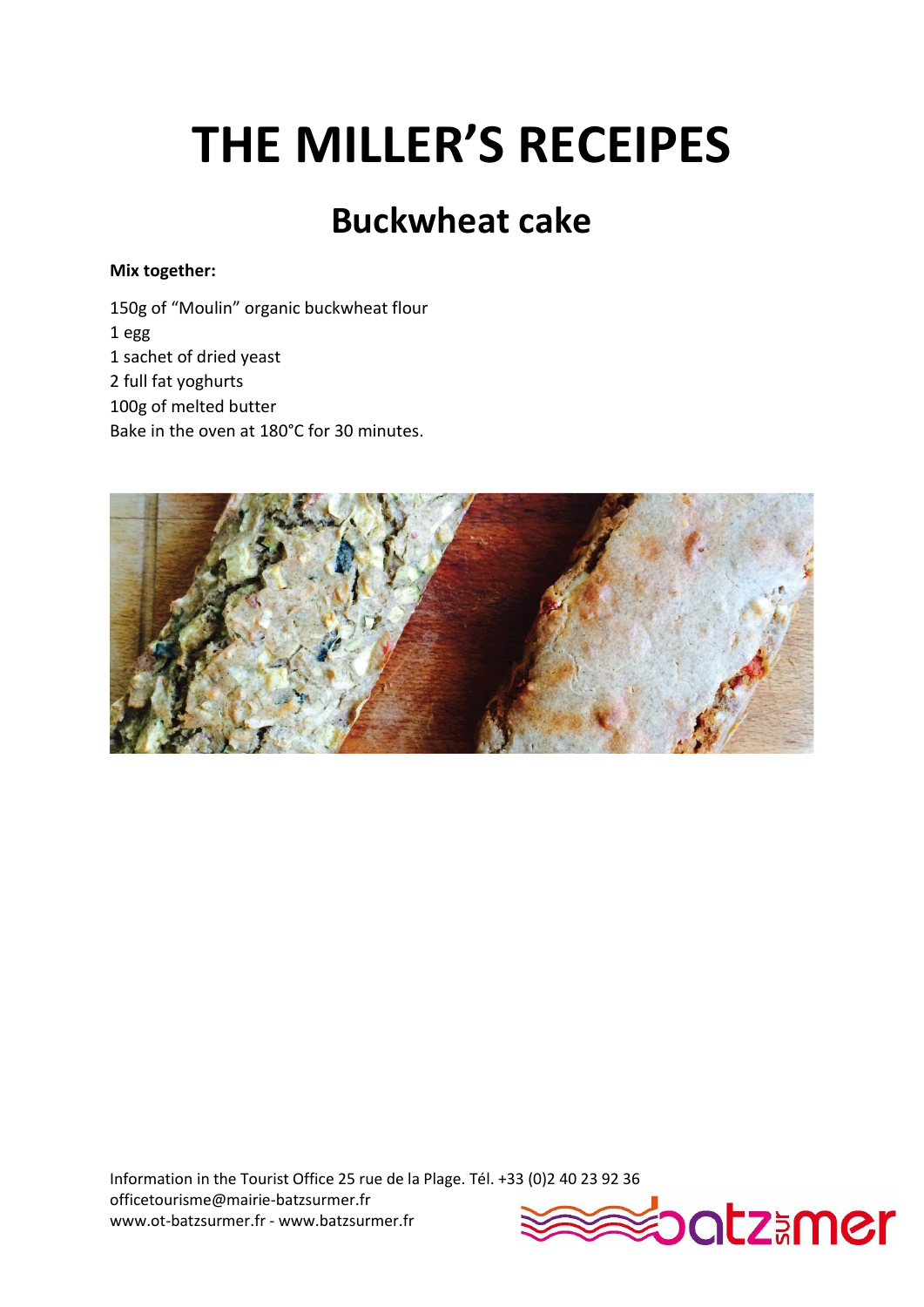### **Far Breton made with organic buckwheat flour**

#### **Ingredients:**

125g of "Moulin" organic buckwheat flour 50g of sugar 100g of salted butter 1 litre of milk 1 cinnamon stick or powdered cinnamon 2 eggs 150g of pitted prunes

#### **Preparation:**

Bring the milk to the boil with the butter and cinnamon. Add, and whisk in, the eggs with the sugar. Gradually add the flour and mix well to avoid lumps. Gradually add the hot milk to the mixture. Return the mixture to the heat in a saucepan and thicken it for around 10 minutes. Put into a baking dish and add the prunes. Bake in the oven at 180°C for 45 minutes, keeping a close eye on it.



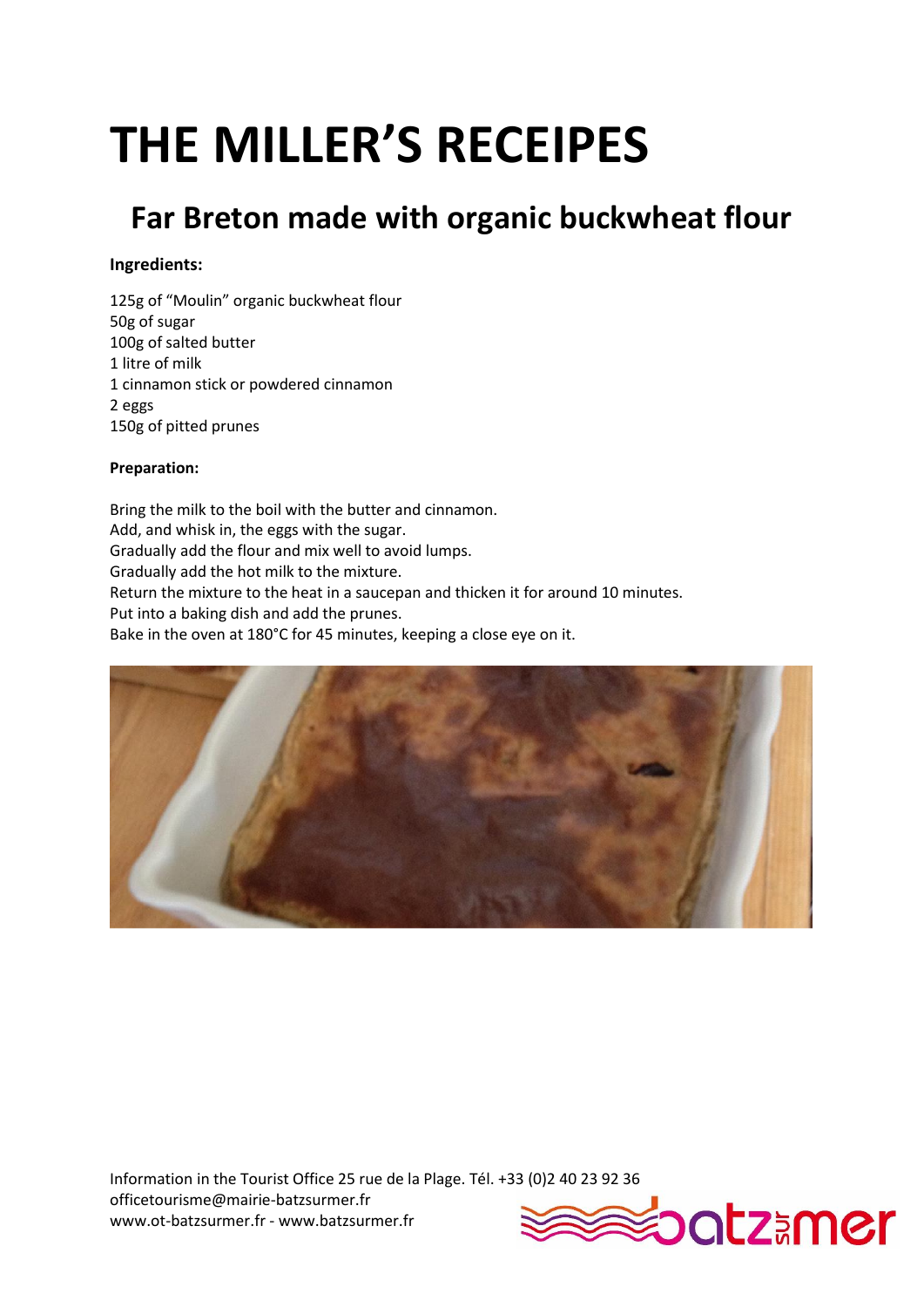### **Apple and pear cake made with organic buckwheat flour**

#### **Ingredients:**

4 eggs 100g of sugar 180g of "Moulin" organic buckwheat flour ½ sachet of yeast 1/2 teaspoon of cinnamon 50g of olive oil 2 pears 2 apples

#### **Preparation:**

Beat the 4 eggs and the sugar. Gradually add the flour, yeast, cinnamon and olive oil. Peel the apples and pears and chop into cubes. Add them to the cake mix. Pour the cake mix into cake tin lined with baking parchment. Bake in the oven at 180°C for 25 minutes. Leave to cool on a rack.



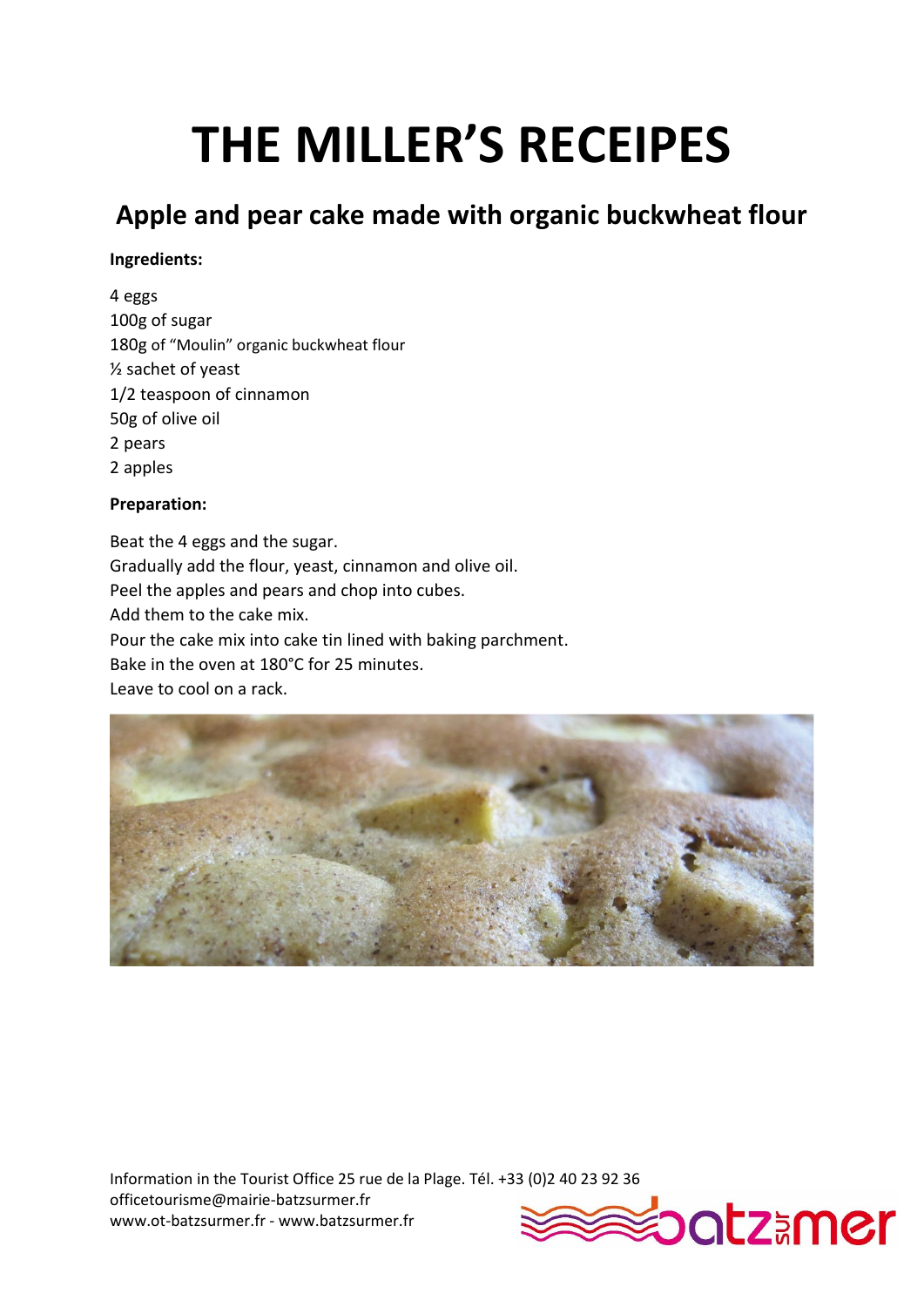### **Organic buckwheat pancakes**

2 eggs

2 tablespoons of sugar 300g of "Moulin" organic buckwheat flour 2 teaspoons of yeast 1 - 2 teaspoons of melted butter 400 ml of milk 1 teaspoon of orange blossom water

Whisk the eggs and sugar. Add the melted butter.

Gradually mix the flour mixture and yeast together. Gradually dilute the mixture with the water. Add the orange blossom water. Pour the batter into a pan over a medium-heat with a small ladle. As soon as bubbles appear on the surface, turn the pancake over and leave to cook for 1 minute.